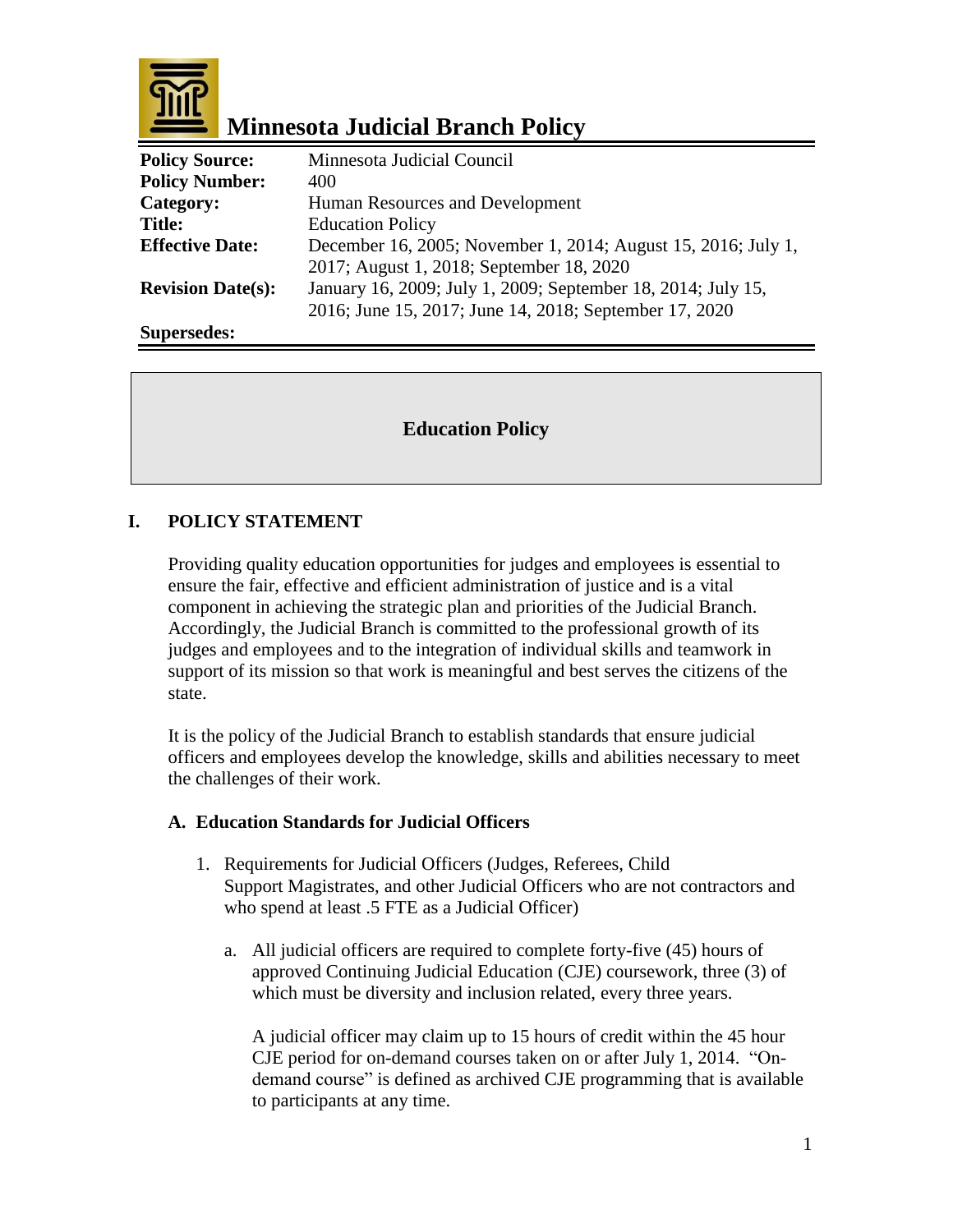For an attorney who becomes a judicial officer, or a judicial officer who returns to law practice, hours earned under the rules previously applicable to the judge or judicial officer (i.e. CLE or CJE) shall be recognized by the appropriate accrediting and reporting agency (i.e. State Board of Continuing Legal Education or the Human Resources and Development Division (HRD).

Judicial officers are required to complete certain prescribed coursework. Credits earned in attendance at programs listed below apply to the 45-hour judicial education requirement for a current reporting period.

New judges, within their first year on the bench, are required to complete HRD's orientation program for new judges or a comparable HRDapproved course. Child support magistrates are not required to complete the Human Resources and Development Division's orientation program for new judges. Referees may complete HRD's orientation program at the discretion of their respective Chief Judge.

All district court judges are required to tour one HRD-approved institution to which they sentence/commit individuals during each full term of office and all referees are required to tour an HRD-approved institution to which they sentence/commit individuals once every six years. The deadline for judicial officers required to complete a correctional facility tour by December 31, 2020, is extended to December 31, 2021.

#### b. Curriculum Standards

All coursework offered in satisfaction of the mandatory requirements contained herein must be approved by HRD.

Accreditation will be governed by the following:

Judicial education should address the areas of judicial competence, performance, case management, opinion writing, diversity and administration.

Judicial education programs should impart knowledge; improve skills and techniques; and increase the understanding of judges regarding their roles and responsibilities in the court system, and their impact on the judicial process, the people involved and society.

On-demand courses shall be presented in a high quality manner permitting participants to hear all of the audio and see all of the video portions of the program, including presentations, audience questions, responses to questions, embedded videos, and other program materials.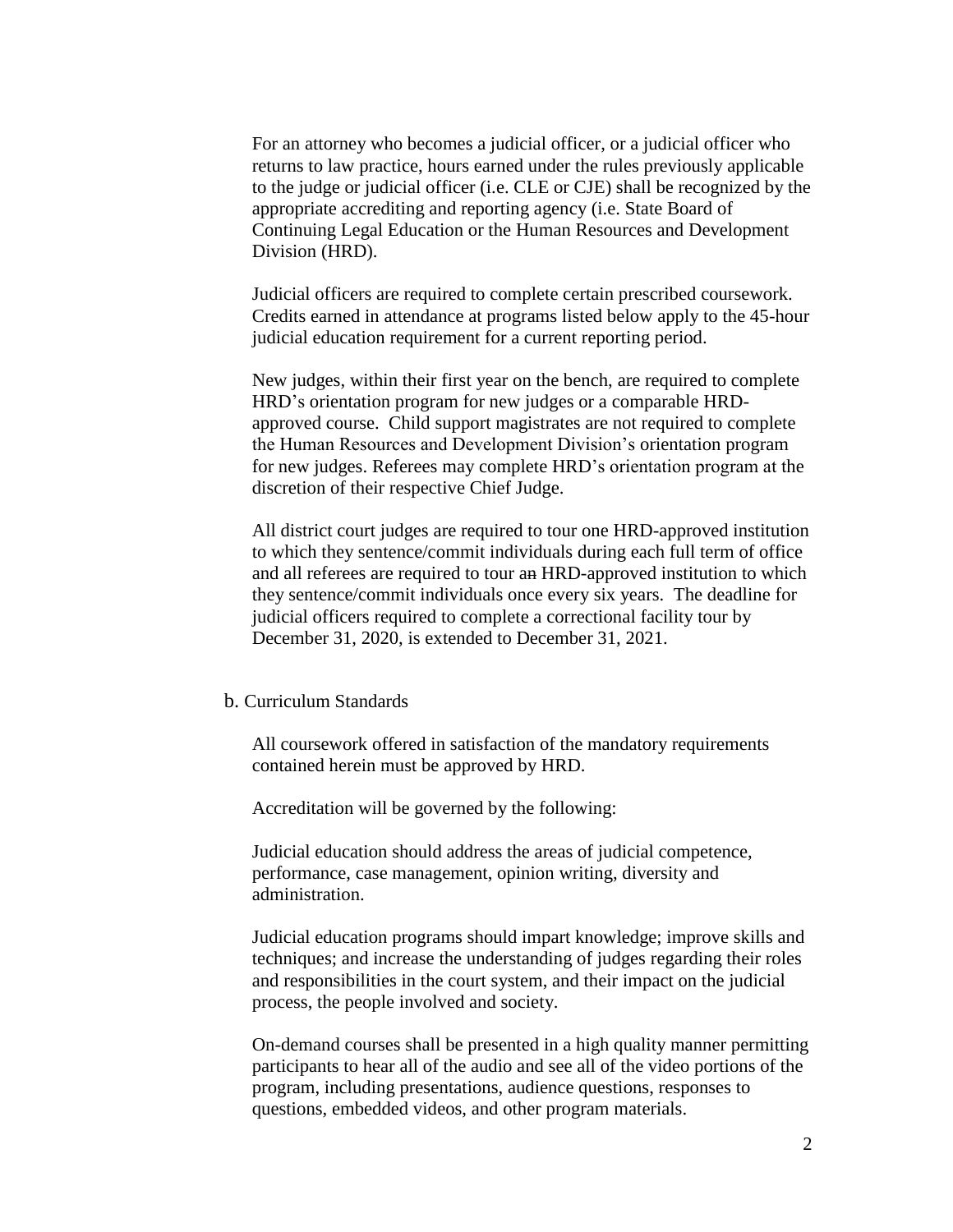The approval for an on-demand course is valid for 24 months after the date the course was made available.

c. Accreditation for Teaching

When a judge covered by these rules teaches an accredited course, such instruction may be accredited at the rate of one (1) credit for each hour of instruction and up to two times the presentation time for preparation. A judge may claim up to fifteen (15) hours for teaching in any one reporting period.

d. Failure to Satisfy Requirements

In individual cases, HRD may grant waivers or extensions of the minimum education or reporting requirements. If a judge fails to complete the minimum education or reporting requirements, the HRD Director shall report such failure to the Chief Judge or Chief Justice for appropriate disposition.

- 2. Requirements for Senior Judges
	- a. Senior judges are required to complete and report annually fifteen (15) hours of approved CJE or CLE coursework, one (1) of which must be diversity and inclusion related. A senior judge may claim up to 5 hours of credit within the 15 hour CJE period for on-demand courses taken on or after July 1, 2014. Senior judges are not required to attend the institution tours. Senior judges are required to report annually on a fiscal year basis.
	- b. Accreditation for Teaching

When a judge covered by these rules teaches an accredited course, such instruction may be accredited at the rate of one (1) credit for each hour of instruction and up to two times the presentation time for preparation. A senior judge may claim up to five (5) hours for teaching in any one reporting period.

c. Before being assigned to serve, a senior judge is required to be current in completing and reporting his/her continuing education requirements. In individual cases, HRD may grant waivers or extensions of the minimum education or reporting requirements.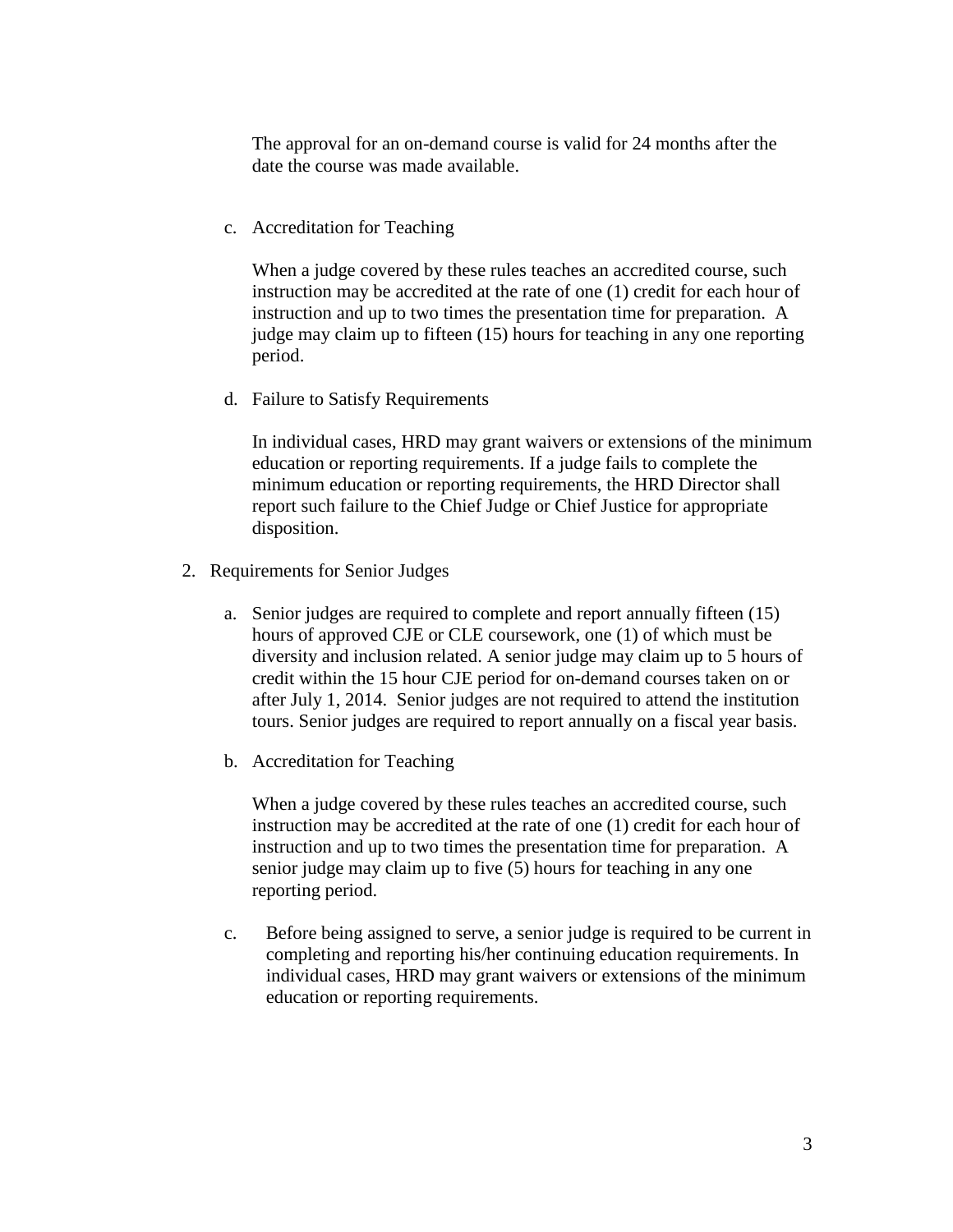### **B. Education Standards for Judicial Branch Employees**

- 1. Requirements for Judicial Branch Employees
	- a. All full time Judicial Branch employees are required to complete a minimum of fifteen (15) hours of approved course work each fiscal year, coinciding with the performance review focal point evaluation date, one (1) of which must be diversity and inclusion related. Employees employed less than one year will have their hours prorated from the date of hire.
	- b. Part-time employees are required to comply with the standard by prorating the hourly requirement consistent with their FTE. Intermittent employees, as defined in the Judicial Branch Human Resource Rules, are required to comply with the standards by developing an annual education plan with their immediate supervisor.
	- c. Curriculum Standards

All education and training should address employee development or improving employee skill. Court-related education and training programs should impart knowledge and understanding of the judiciary, the legal process or the employee's role in the judicial process.

Courses taken to satisfy licensure continuing education requirements for professionals, such as court interpreters, auditors, attorneys and psychologists count towards satisfaction of this policy's requirements.

To accommodate a variety of learning styles, court-related education and training programs may include, but are not limited to:

- 1) Judicial Branch orientation;
- 2) On-line/eLearning;
- 3) Court sponsored activities such as workshops, courses and conferences;
- 4) Attendance at seminars for court personnel;
- 5) Advanced and specialized programs, if available and appropriate;
- 6) Participant-initiated activities such as academic coursework, inservice workshops, attending workshops or conferences of other organizations.

All coursework offered in satisfaction of the mandatory requirements contained herein must be approved by the employee's supervisor.

Each hour of class or course work will equal one (1) credit and may be reduced for field trips and other less formally structured course activities.